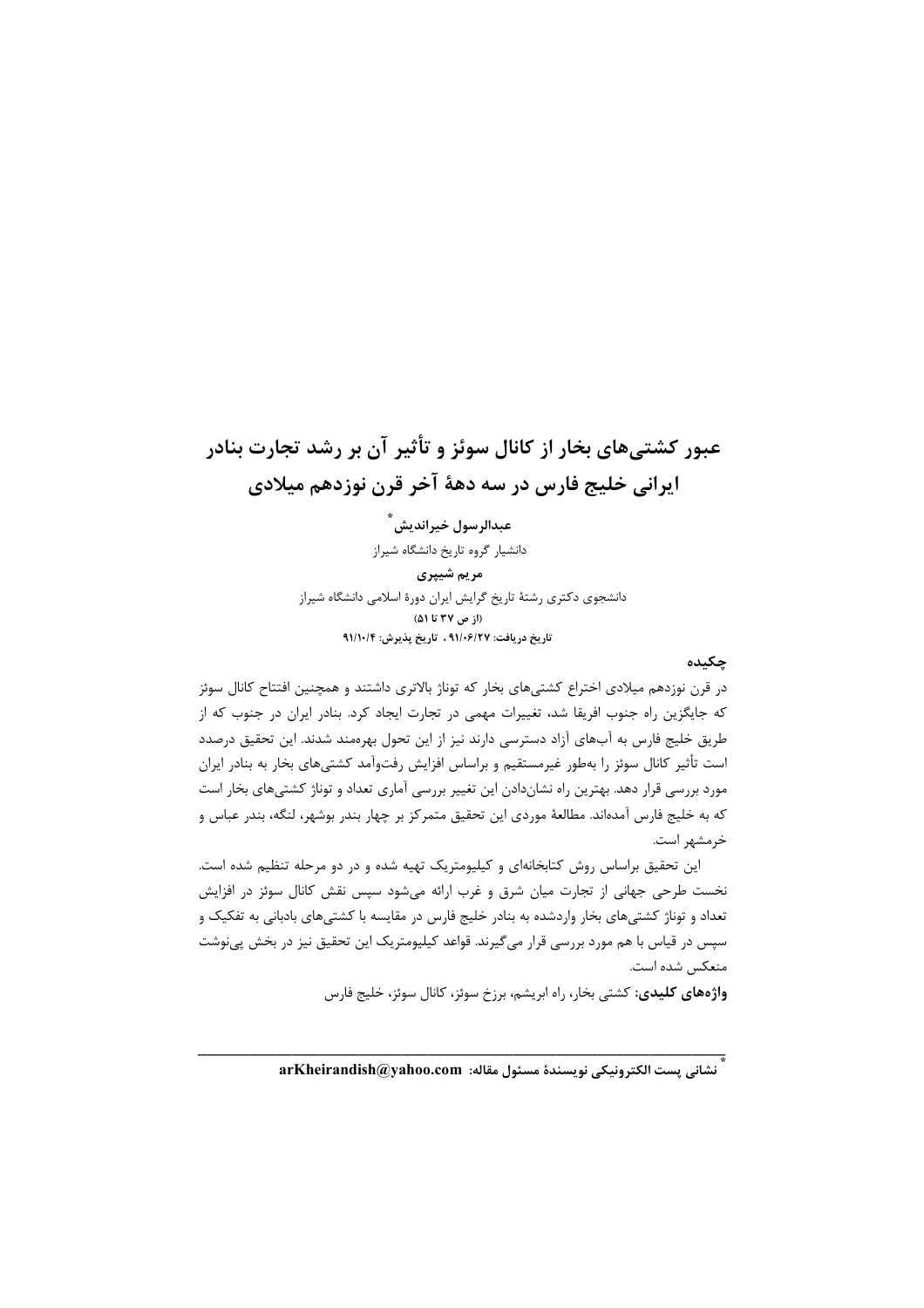### مقدمه

تجارت میان شرق و غرب برای دورانی طولانی بیشتر از مسیرهای زمینی و به میزان اندکی راههای آبی بوده است. چنان که تجارت راه ابریشم از چین تا آسیای مرکزی، ایران و آناتولی در خشکی بود و سپس با عبور از تنگهٔ آبی کمعرض بسفور به اروپا می رفت. اگر این راه به شام یا ساحل مدیترانه منتهی می شد از آنجا بود که کالاهای تجار از طریق دریا به اروپا میرفت. اما با اکتشافات جغرافیایی در اواخر قرن پانزدهم میلادی ,اه آبی جنوب آفریقا کشف شد. بدینترتیب از اروپا کشتیها به شرقیترین نقطهٔ آسیا می فتند. این بدان معنی است که پس از این مسیر تجارت بیشتر در دریا و کمتر در خشکی قرار گرفت. اما این مسیر آبی با همهٔ مزایایی که داشت بهمانند راه زمینی طولانی بود. لذا راه دیگری که وجود داشت آن بود که کشتیها از شرق یا غرب به محل برزخ سوئز میان مدیترانه و دریای سرخ بیایند و سپس کالاهای خود را با شتر و طی مسافت حدود سی کیلومتر به کشتی دیگری منتقل نمایند. بدینترتیب مسافت راه و طول زمان حمل كالا بسيار كوتاه مى شد و تمام مشكلى كه وجود داشت جابجايى كالا از یک کشتی به کشتی دیگر با استفاده از مسیر زمینی بود. این امر موجب شد تا بهرغم اکتشافات دریایی همچنان مسیرهای باستانی شناختهشده در تجارت شرق و غرب برقرار بماند.کمااین که در روزگار هخامنشیان نیز بههمین نحو از دریای پارس به دریای مدیترانه رفتوآمد کردهاند که دستور احداث یک راه آبی با اتصال دریای سرخ به نیل و سپس مدیترانه صادر شد. چنان که برزخ سوئز را نزدیکترین راه اتصال شرق و غرب بدانيم اين سخن اشپولر صحيح مي نمايد كه پر تغالي ها با كشف راه دريايي جنوب آفريقا مسافت ميان شرق و غرب را طولاني كردند.(Spuler, 1971:91 ) به همين جهت انديشهٔ احداث یک کانال در محل برزخ سوئز همواره مطرح بوده است تا آن که در سال۱۸۶۹ م. کانال سوئز در محل برزخ سوئز به کوشش دلسپس فرانسوی ساخته شد. این کانال راه ارتباط شرق و غرب را کوتاه کرد. چنانکه پیش از آن با استفاده از برزخ سوئز چنین بود اما دیگر مشکلات حمل زمینی کالا از یک کشتی به کشتی دیگر مطرح نبود. با این حال عبور کشتیها از کانال سوئز از نظر فنی شرایط خاصی داشت و با توجه به نوع کشتی متفاوت میشد زیرا در همان قرن نوزدهم که کانال سوئز ساخته شد، کشتی بخار نیز ساخته شد و بهتدریج جایگزین کشتیهای بادبانی گردید. اما این امر مدتها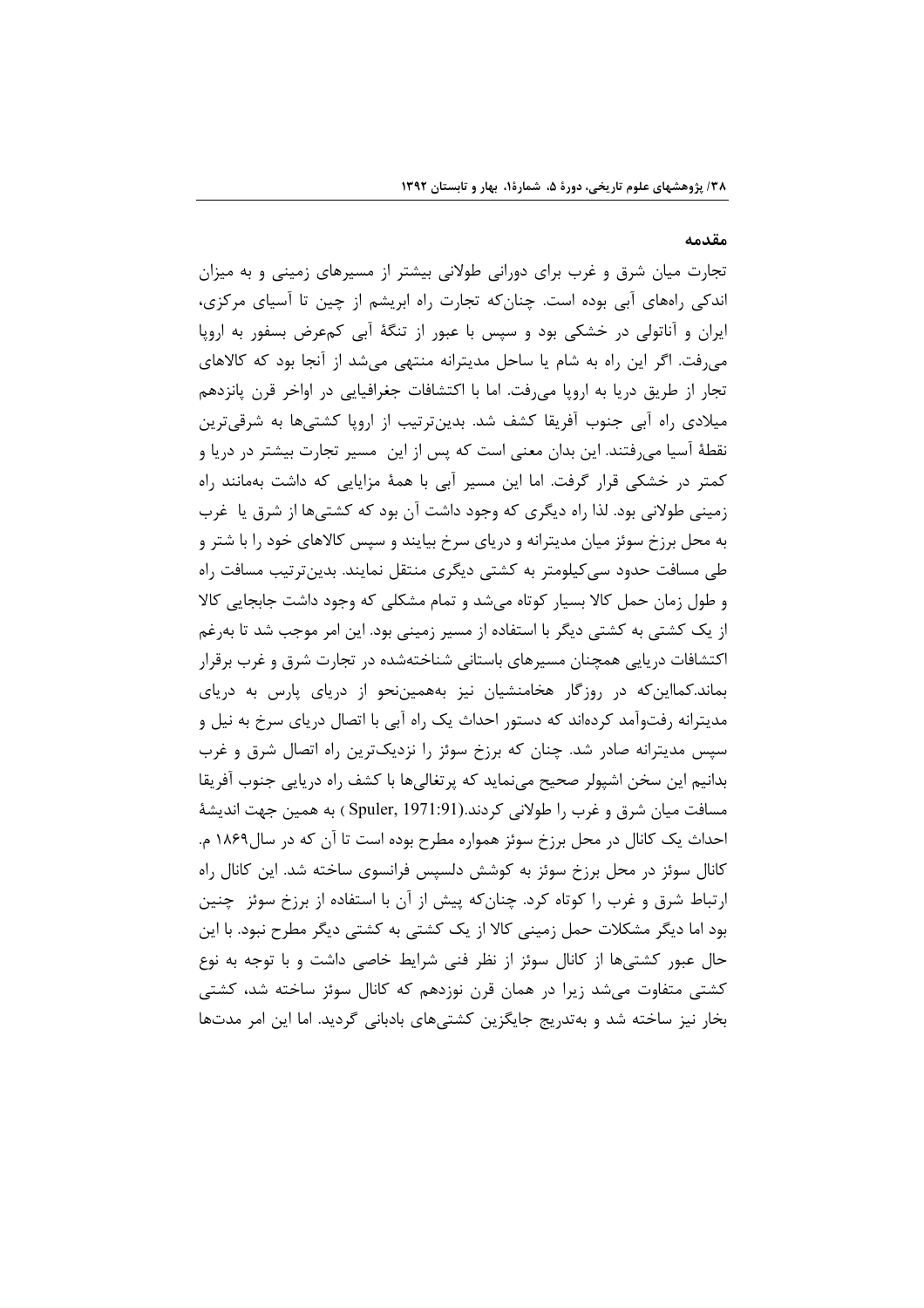طول کشید در مورد کانال سوئز عوامل فنی نقش مهمی در این جایگزینی داشته که به نوبه خود بر تجارت ایران در خلیج فارس هم اثر گذاشت.

رقابت کشتی های بادبانی و کشتی های بخار در قرن نوزدهم

از قرن پانزدهم میلادی که کشتیهای بزرگ بادبانی اقیانوس پیما ساخته شدند تا قرن نوزدهم میلادی تنها این نوع کشتیها بودند که دریاهای جهان را درمینوردیدند. اما در قرن نوزدهم کشتی،های بخار برای آنها به صورت رقبایی جدی پدیدار شدند که حضور چهارصدسالهٔ آنها را به چالش کشیدند. در ابتدا کشتیهای بخار اندکاندک جای خود را در اقیانوسها بازکردند. این کشتیها به دلیل سرعت بالاتر و توان حمل کالای بیشتر توجه تجار و دولتمردان را به خود جلب کرده بودند. مطابق آماری که در سال ۱۹۰۳م. دی. ای. توماس (D.A.Thomas) از مصرف زغال در نیمهٔ دوم قرن نوزدهم داده بین سالهای۱۸۵۰م. تا ۱۹۰۰ م. استفاده از زغال برای کشتیهای بخار انگلیسی پانزده برابر شده است. درحالیکه این میزان در مصرف سوخت خانگی طی همین مدت فقط رشدی سەبرابر را نشان مىدھد (D.A.Thomas, 1903:440). اين نوع كشتىھا بەخاطر الزام بە حمل زغال مورد نیاز خود همواره دچار مشکل بودند. بهویژه در سفرهای طولانی مانند سفر به دور قارهٔ افریقا، عدم وجود ایستگاههای انبار زغال در مسیر یا ناگزیر بودن استفاده از زغالهای نامرغوب موجب نگرانی صاحبان این نوع کشتیها بود (Fletcher, 1958:559). بیمهٔ کالاهای حملشده توسط کشتیها که از سویی اطمینان تولیدکنندگان و از سوی دیگر سود سرشار صاحبان کشتیها را بهدنبال داشت، بههمراه ایجاد ایستگاههای بین راه که دو کارکرد مهم تهیه زغال و نگهداری کالاها را به عهده داشتند، از مشخصات کشتی٫انی جهانی در این دوره بهشمار میآیند. بیشترین سود ٫ا در این دوره انگلستان میبرد که بهترین سیستم کشتیرانی را در جهان داشت و نقش واسطه را بین کشورهای اروپایی و مشرقزمین ایفا میکرد. تضمینی که ناوگان دریایی انگلستان به تولیدکنندگان و صادرکنندگان کالاها میداد و حجمی از کالا که کشتیهای آنان جابهجا میکرد از مهمترین دستاوردهای انگلستان در این دوره بوده است. مدتی بعد با ساخت کشتیهایی آهنی و فولادی، که به دلیل سنگینبودن نیاز كمترى به كالاهاى پرحجم كه تعادل كشتى را حفظ مى كرد داشتند، همچنين اختراع موتورهای ترکیبی که مصرف انرژی را به نصف می سانید، کشتیهای بخار اهمیت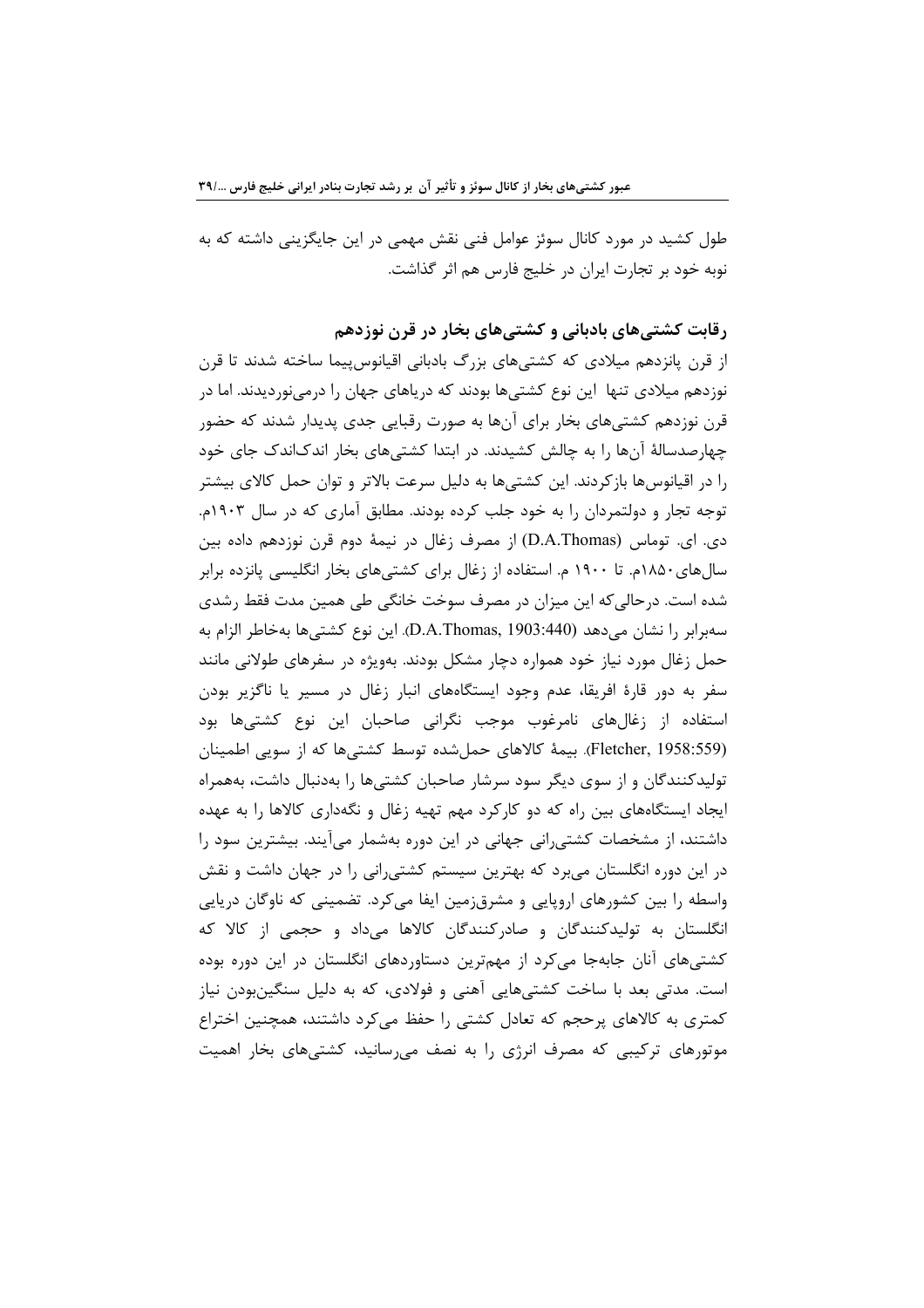بیشتری یافتند. (Fletcher, 1958:560 ) اما آنچه که باعث شد این کشتیها دریاها را تحت کنترل خود درآورند افتتاح کانال سوئز بود. این کانال که در سال ۱۸۶۹م. افتتاح شد، تأثیر بسیاری بر کشتیرانی جهان گذاشت.



کانال سوئز مسیر کشتیهای اروپایی به سمت شرق را کوتاه نمود. تصویر فوق فاصلهٔ بین لندن تا بمبئی را نشان میدهد که دوازده هزار و سیصد مایل فاصله به هفت هزار و دویست مایل کاهش یافته است.

کانال سوئز در نوامبر ۱۸۶۹م. افتتاح شد. این کانال مسیر اروپای غربی به اقیانوس هند از طریق دریای سرخ را به نسبت کیپ تاون در جنوب آفریقا صدها مایل دریایی کم کرد، نیز، تقریباً مسیر اروپا به شرق را نصف نمود و مسیر به چین را به یکسوم کاهش داد. (Wilson 1939: 381-2) این کانال در مسیری که از غرب مدیترانه بدان منتهی می شد در سه منطقه مالت، جبلالطارق و پورت سعید انبارهای مناسبی از زغال را در اختیار کشتی های بخار قرار می داد. (Fletcher, 1958:559) ضمن این که این کانال به دلیل وضعیت جغرافیایی خاصی که داشت شرایط را برای کشتیهایی که با سرعت بیشتری از آن عبور میکردند، فراهم میiمود. یکی از این شرایط وجود بادهای دریای سرخ بود که عبور کشتیهای بادبانی را دچار مشکل میساخت. (Munro 2003:121) بنابراین در سال ۱۸۷۰ م. درحالی که کشتی هایی که به هند می فتند تنها ۱۰ درصد از این مسیر عبور می کردند، در سال ۱۸۷۲ م. این نسبت به سی وهفت درصد افزایش یافت (Fletcher,1958:561). بنابراین گفته شده که کانال چرخشی از توجه به کشتی های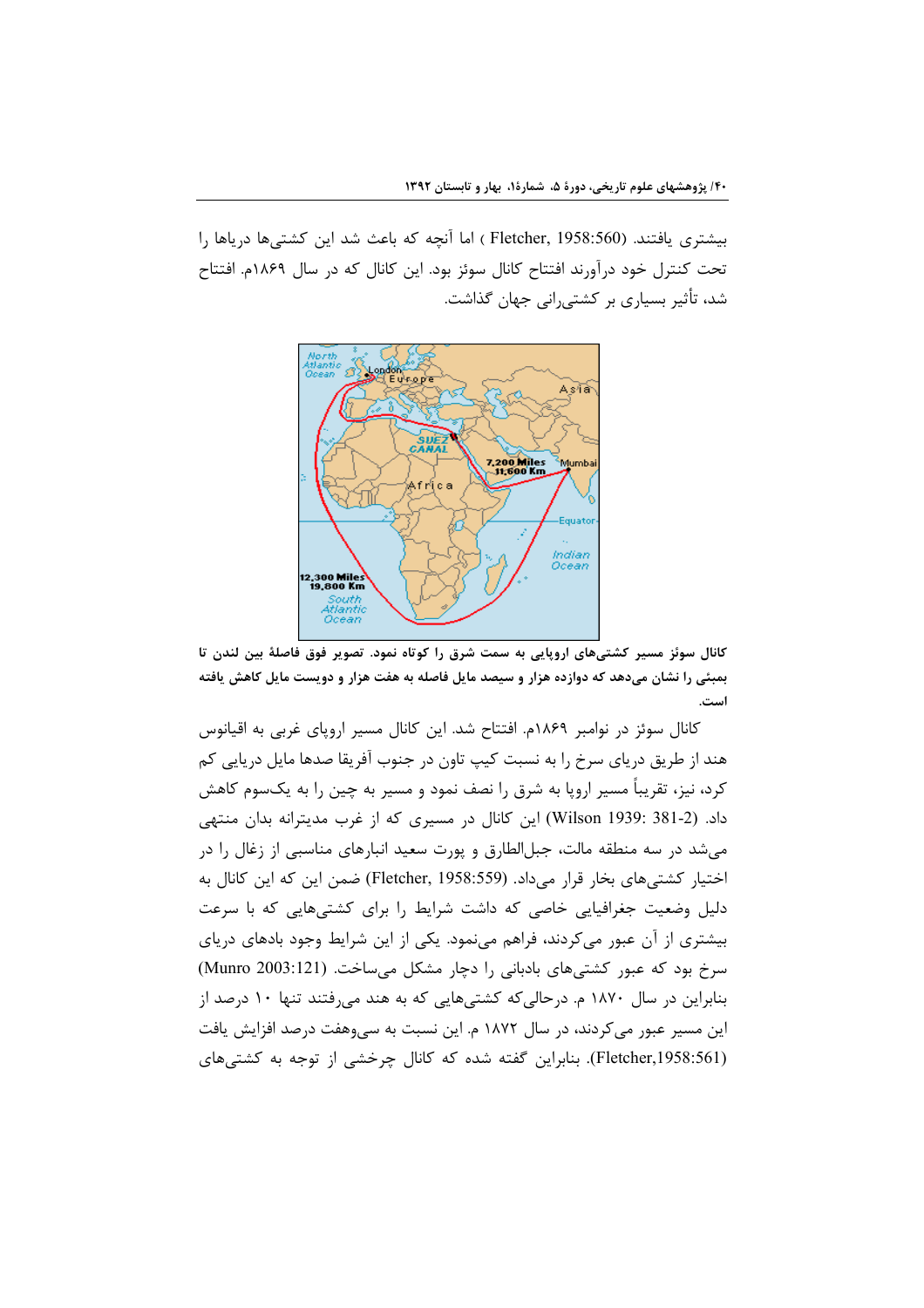بادبانی به کشتیهای بخار از خود نشان داد. البته این موضوع تنها مربوط به شرق نبود بلکه در کشتی٫انی تمام دنیا نیز تأثیر داشت. بهطور مثال کشتی٫انی استرالیا از سال ١٨۶٩م. تا ١٨٨٧م. ١٧درصد رشد كرد. بيشترين سود را در اين دوره كشور انگلستان برد. اصطلاح مشهوری بود که می گفت: کانال سوئز با پول فرانسویها، زحمت مصریها و به سود انگلیسی ها ساخته شده بود. در سال اول بعد از افتتاح این کانال فرانسه تنها در یکپنجم کشتیهایی که از کانال سوئز عبور میکردند، سهم داشت. درحالی که انگلستان سهپنجم آنها را دارا بود. ولی بهمرور کاهشی را در سهم انگلستان مشاهده می کنیم، یعنی از ۸۰درصد سال ۱۸۸۰م. به ۷۶درصد در سال ۱۸۹۰م. رسید. با این وجود هيچ كشور مديترانهاي نتوانست سهم انگلستان را بهخود اختصاص دهد مگر آلمان که ۱۶درصد آن را در سال ۱۹۱۰م. به نفع خویش کرد. (Fletcher, 1958: 565-7)

بههرحال کانال سوئز به چند دلیل موجب کاهش تجارت انگلستان و رشد تجارت سایر کشورهای اروپایی در این منطقه شد، هرچند که این تفاوتها بعد از جنگ جهانی اول بیشتر خود را نشان داد. نخست آن که واسطهگری انگلستان بین کشورهای شرقی و اروپایی از میان رفت. با کوتاهشدن مسیر، آن کشورها بهراحتی میتوانستند با کشورهای شرقی ارتباط برقرار کنند. بههمیندلیل کارکرد کشتیهای انگلیسی در بیمهکردن كالاها، كه پيش از آن درآمد بسيار بالايي را براي اين كشور بهوجود ميآورد نيز از بين رفت. از سوی دیگر انبارهای کالا و زغال انگلستان که در مسیر طولانی دور آفریقا حائز اهميت بودند، نيز بلااستفاده ماندند. (7-125 :Munro, 2003)

انعکاس افتتاح کانال سوئز در منابع ایرانی

در ۱۷ نوامبر ۱۸۶۹ که برابر با ۵ شعبان ۱۲۸۶ هـ.ق است کانال سوئز افتتاح شد. در این سال در ایران به دستور ناصرالدین شاه چند روزنامه چاپ میشد. روزنامهٔ «دولت علیه ایران» که ادامهٔ روزنامهٔ «وقایع اتفاقیه» بود و از شمارهٔ ۴۷۲ به نام «دولت علیه ایران» منتشر شده بود تا شوال ۱۲۸۷هـ ق ادامه داشت و از سال ۱۲۸۳هــق ناصرالدین شاه دستور داده بود که در تهران چند روزنامه چاپ شود بنابراین روزنامهٔ «دولت علیه ایران» تبدیل شده بود به روزنامهٔ «دولتی بدون تصویر»، «روزنامهٔ دولتی با تصویر»، «روزنامهٔ ملتي» و «روزنامهٔ علمي» (روزنامهٔ علميهٔ دولت عليه ايران). (صدرهاشمي، ١٣۶٣: ج٢، ٧-٣٠٢) در هیچ کدام از این روزنامهها خبری از افتتاح کانال سوئز نیست. از سال ۱۸۷۷ م/ ۱۲۹۴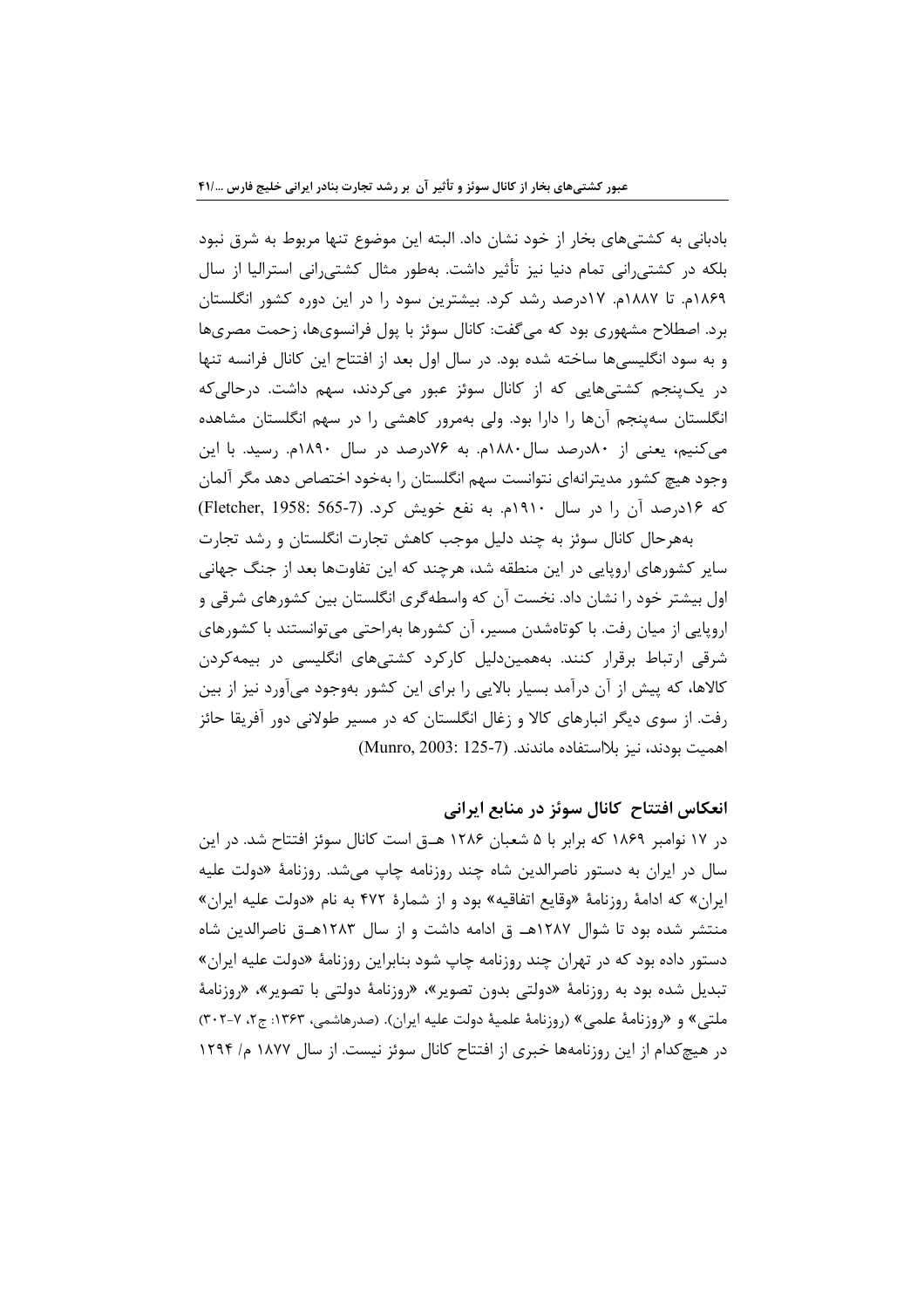هــق روزنامهٔ دیگری نیز به نام روزنامه علمی در تهران به چاپ میرسید که این روزنامه یک بخش به نام جغرافی داشت. این روزنامه نیز وقتی به معرفی کانالها و بغازها میپردازد اسمی از کانال سوئز نمیبرد. ( روزنامهٔ علمی، ۱۲۹۴ هــق : ۲) روزنامههای فارسي;بان خارج از ايران نيز مانند اختر ۱۸۷۵.م/۱۲۹۲.هـ.ق، روزنامهٔ حبلالمتين ۱۸۹۲.م/۱۳۱۱ ه.ق، ثریا ۱۸۹۸.م/۱۳۱۶.هــق و دیگر روزنامهها همگی در سال های بعد از افتتاح كانال سوئز انتشار يافتهاند، بنابراين به افتتاح اين كانال اشارهاي نكردهاند.

در میان کتابها نیز تنها اعتمادالسطنه در کتاب منتظم ناصری ضمن ذکر سال وقایع ۱۸۶۹.م /۱۲۸۶ هـ ق وقتی که به رخدادهای اروپا میپردازد به مسافرت پادشاه اطریش به شرق برای افتتاح کانال سوئز اشاره دارد. (اعتمادالسلطنه، ۱۳۶۴: ۱۲۹۲) همچنین در «سالنامهٔ دولت علیه ایران» که در سال ۱۲۹۱ هـق توسط اعتمادالسطنه نوشته شده در ذکر حوادث سال ۱۲۸۶ آمده است: «اتصال دادن بحر سفید به بحر احمر به همکاری کمیانی فرانسه و به ریاست مسیو لسیس و اخراجات حفران مجری به حسب پول ایران هشتادوشش کرور و دویستوپنجاه هزار تومان.» (سالنامهٔ دولت علیه ایران، ۱۲۹۱هــق :۱۳) بعد از آن در منابع فارسی فقط در سال ۱۳۱۶ هــق در «مراتالوقایع مظفری» در بخش متمم وقایع حکومت مظفرالدین شاه در سال ۱۳۱۶ هـ ق به این کانال و این موضوع که تحت تسلط انگلستان است اشاره دارد. (ملکالمورخین، ۱۳۸۶: ۲۶۱:

افزایش رفتوآمد کشتے های بخار به بنادر ایران بعد از افتتاح کانال سوئز تجارت ایران از طریق خلیج فارس در دورههای مختلف همواره حائز اهمیت بوده است. در قرن نوزدهم میلادی که روسیه رقابت با انگلستان را آشکار نمود و بهخصوص با تسلطی که روسیه بعد از جنگهای روس و ایران بر شمال کشور یافت، نگرانی حفظ هندوستان، انگلستان را به تحرک بیشتر در منطقه خلیج فارس وادار کرد. طرح تقسیم ایران یکی از نتایج چنین امری بود. طرحی که سالها بهطور عملی بهوجود آمده بود چنان که پیش از قرارداد ۱۹۰۷ م. که به تقسیم ایران میان روس و انگلیس صحه مے گذاشت نیز این تقسیمبندی مشهود بود.

حضور کشتیهای تجاری بریتانیا در سواحل ایران یک استثنا نبود. نیروی دریایی بریتانیا با قدرت تمام در همهٔ کرانهها حضور داشت. یکی از نکات مهم در این تغییر را می توان در این موضوع یافت که در اسناد، ابتدا کشتی های بخار با نام شرکتهای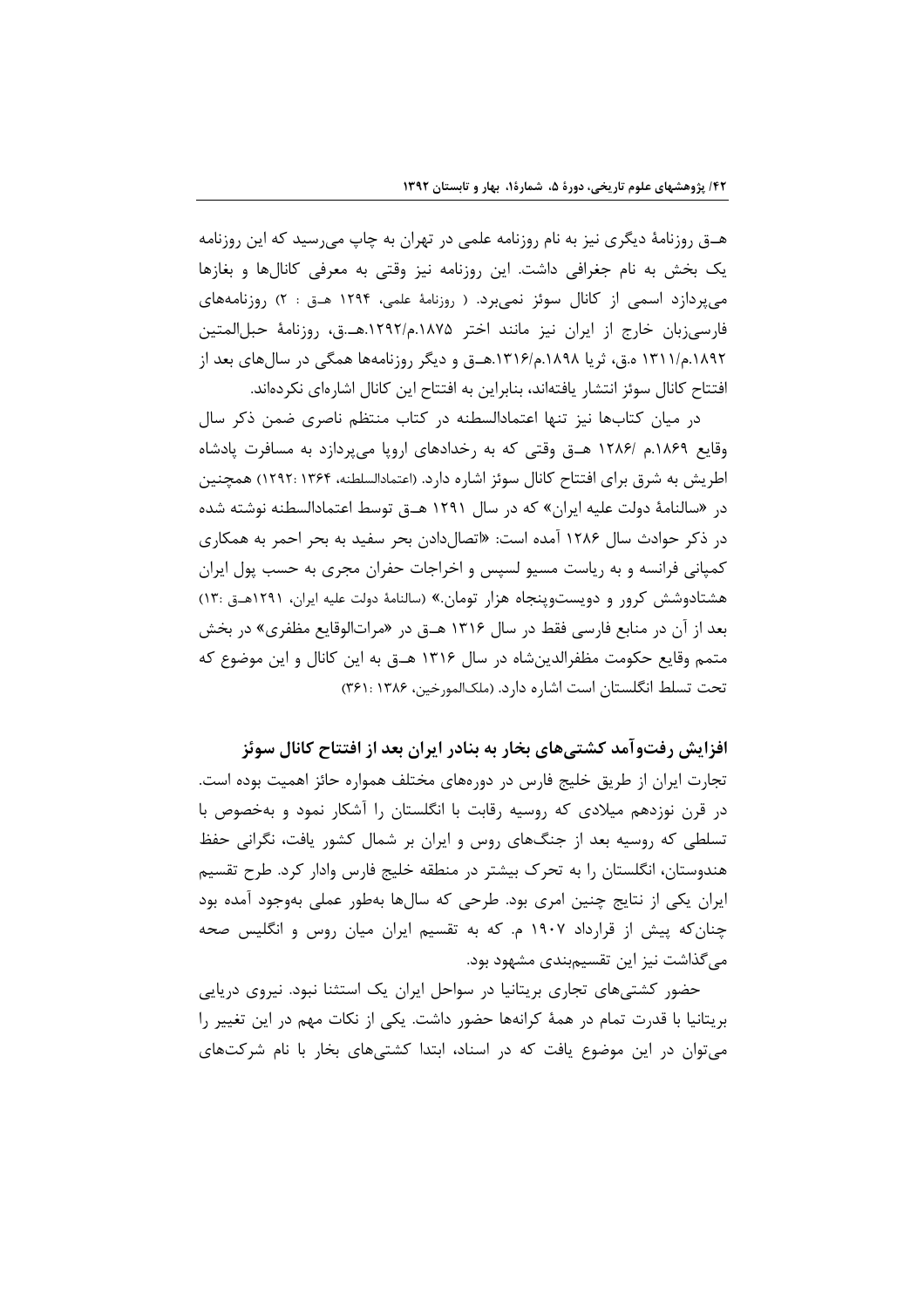تجاری مشخص می شدند درحالی که کشتی های بادبانی را با ملیت آنها مشخص می کردند. اما با رشد تجارت جهان با بنادر ایران به تدریج اسم شرکتها حذف شده و در همهٔ موارد ملیتها مشخص شده است.

از میان شرکتهای تجاری که کشتی بخاری داشتند و با سواحل ایران در ارتباط بودند، بیشترین سهم را «بی آی» (B.I) داشت. «بی آی» مخفف ( British India steam .navigation co) بود که در اسناد با مخفف (B.I.S.N.Co) معرفی شده است. این شرکت که از سال ۱۸۵۲ فعالیت خود را آغاز کرده بود سه شعبه داشت که در سه شهر گلاسکو، ليوريول و کلکته سرمايهگذاري کرده بود. (Munro, 2003, 24) «بي آي» بين سالهای۱۸۶۲ م. تا ۱۸۸۲م. از ۳۲ فروند کشتی بخار با ۲۱۷۵۲ تن بار به ۵۸ فروند كشتى با ٩٨٨٣٢ تن بار با شرق افزايش تجارت داشت (Munro, 2003, 132) و از ميانهٔ دههٔ ۱۸۷۰ م. بهبعد نیز با بنادر ایران در خلیج فارس خطوط کشتی انی برقرار کرد تعداد این کشتے ها از ۵۲ فروند در سال ۱۸۷۷ م. به ۱۰۵ فروند در سال ۱۸۸۳م. در بنادر بوشهر، لنگه و بندر عباس رسیده بود. برای نمونه نگاه کنید به ( Administration Rert of the Persian Gulf political residency. 1880: 105, 133, 206)

| 1888   1888   1888   1888   1888   1888   1888   1888   1888   18 |  |  |  |                                                                                                    |
|-------------------------------------------------------------------|--|--|--|----------------------------------------------------------------------------------------------------|
|                                                                   |  |  |  | $\vert$ ۱۰۴ $\vert$ ۱۰۵ $\vert$ ۱۰۴ $\vert$ ۵۲ $\vert$ ۵۲ $\vert$ ۵۲ $\vert$ ۵۲ $\vert$ ۵۲ $\vert$ |
|                                                                   |  |  |  | لنگه   ۰۰۰   ۵۲   ۰۰۰   ۵۳   ۱۰۸   ۱۰۵   ۱۰۴   ۱۰۵                                                 |
|                                                                   |  |  |  | بندر عباس   ۰۰۰   ۰۰۰   ۰۰۰   ۵۲   ۱۰۱   ۰۰۰   ۱۰۵   ۱۰۴   ۱۰۴                                     |

سرویس های پی آی در بنادر ایرانی از ۱۸۷۷م. تا ۱۸۸۴ م. / ۱۲۹۳هـــق تا ۱۳۰۰هــق

هشرکت بمبئی و ایران» (Bombay and Persian steam navigation Co) که در سال ۱۸۷۷م. افتتاح شده بود بیشترین تعداد کشتی را بعد از «بی آی»داشت. این شرکت در مسیرهای دریای سرخ، خلیج فارس، بمبئی و کراچی فعالیت میکرد و در رتبهٔ سوم انگلیش لاین(English Line) بود که از طرف خود دولت انگلستان کشتی٫رانی داشت (Administration Report of the Persian Gulf political residency, 1885, 45) سرویسهای «بمبئی و ایران» و همچنین «انگلیش لاین» در این مدت به بندر لنگه رفتوآمد نداشتهاند.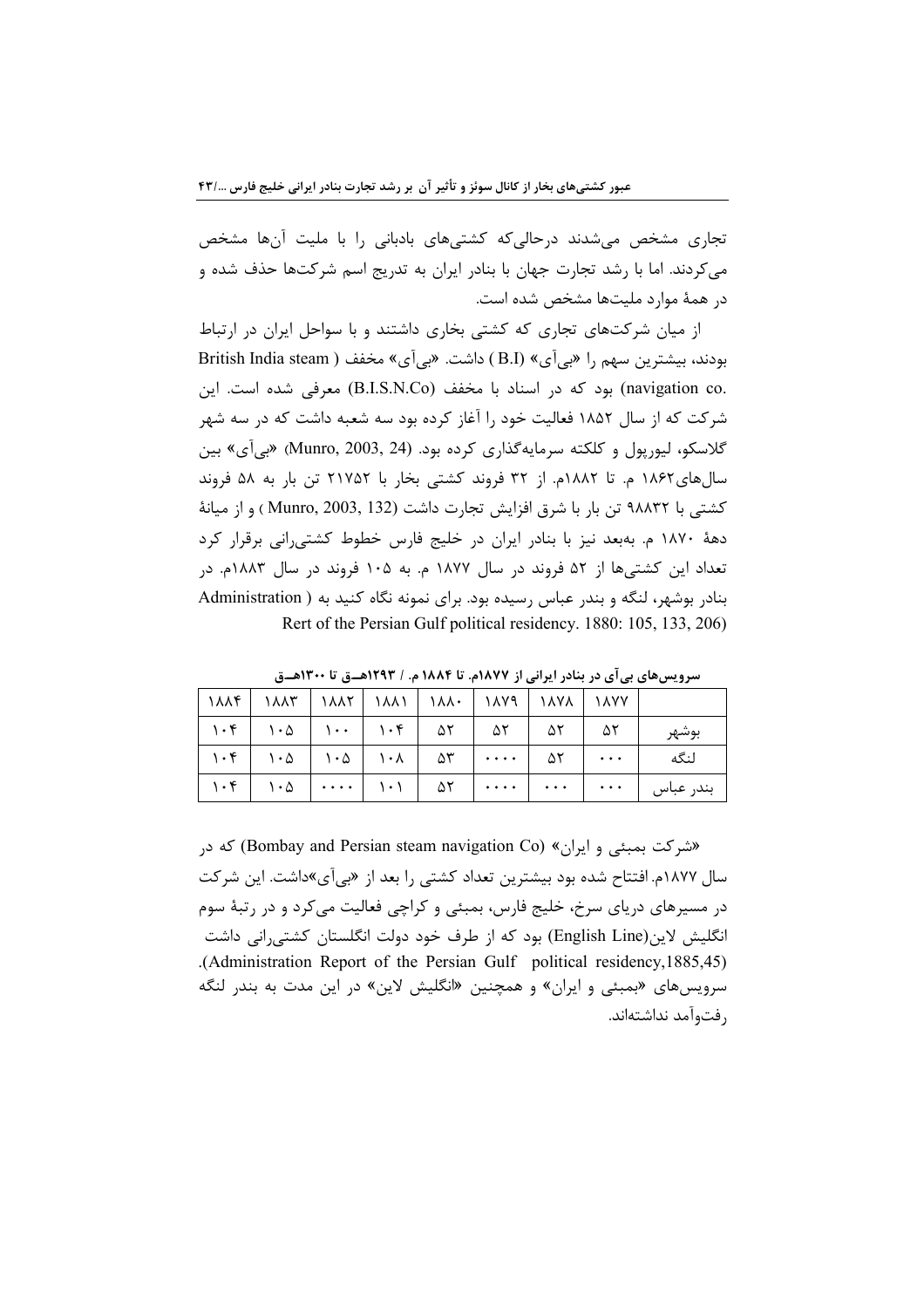بعد از افتتاح کانال سوئز تجارت بندر بوشهر همواره روندی روبهرشد داشته است. جدول زیر در یک دورهٔ سیساله با فاصلهٔ زمانی دهساله تعداد و توناژ کشتیهای بادبانی و بخاری را که به این بندر رفتوآمد کردهاند نشان میدهد ( Administration Report (of the Persian Gulf political residency 1894:10,1874:61

جدول تعداد و توناژ کشتیهای بادبانی و کشتیهای بخار در بندر بوشهر ۱۸۷۴م. تا ۱۹۰۴ م./ ١٢٩١هـق تا ١٣٢٠هـق

| توناژکشتیهای بخار | کشتیهای بخار | توناژکشتیهای بادبانی            | کشتیهای بادبانی   | سال  |
|-------------------|--------------|---------------------------------|-------------------|------|
| ۵۴۵۵۰             | ۵٣           | ۱۴۸۴۵                           | ۲۲۰               | 1884 |
| ۲۰۲۹۸۵            | ۲۳۱          | ۹۲۹۴                            | ۳۴۳               | 1884 |
| <b>TVF118</b>     | ۲۳۹          | $\Delta r \epsilon \cdot \cdot$ | 55.               | ۱۸۹۴ |
| ۲۸۶۸۴۵            | ۲۵۸          | $r \cdot r \cdot$               | $1 \cdot \cdot 5$ | ۱۹۰۴ |

بهرغم این که رشد تعداد کشتیهای بادبانی در این بندر روند بسیار بالایی را طی کرده میزان توناژ جابهجا شده در این بندر نشان میدهد که افزایش صادرات و واردات از بندر بوشهر بيشتر بهوسيلة كشتىهاى بخار بوده است.



#### م./ ١٢٩٠هــق تا ١٣٢١هــق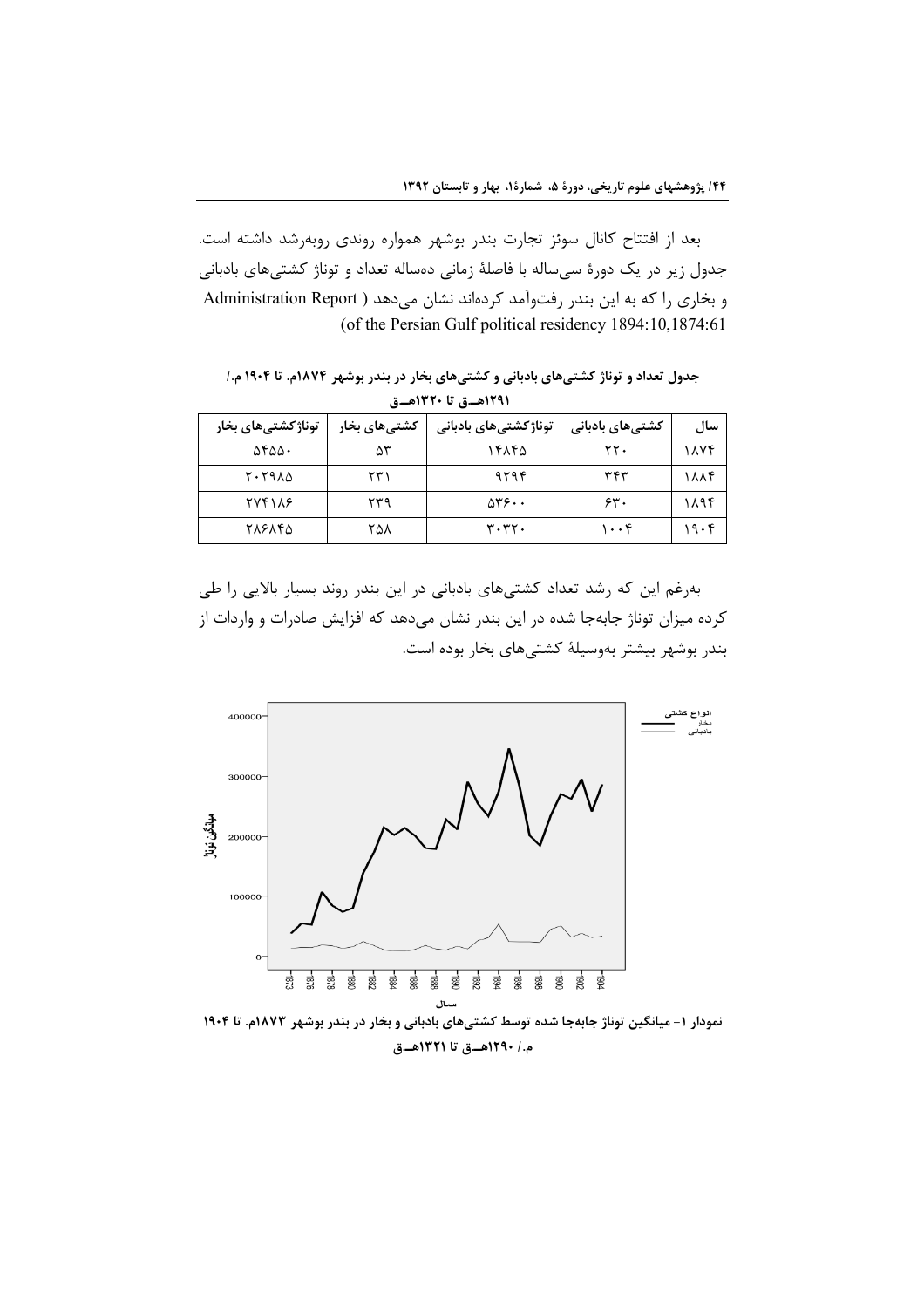در سال ۱۸۹۴ م. که قلهٔ نمودار برای هر دو نوع کشتی بوده است تعداد کشتیهای بادبانی وارد شده از ۲۲۰ فروند در سال ۱۸۹۳ م. به ۳۱۵ فروند افزایش داشته است. میزان توناژ جابهجا شده از ۱۵۳۱۵ تن به ۲۶۸۰۰ تن نیز افزایش نشان میدهد. این در حالی است که تعداد کشتیهای بخار از ۱۰۶ فروند به ۱۱۸ فروند افزایش یافته و توناژ جابه جا شده از ۱۱۱۴۵۰۷ تن به ۱۳۳۶۷۷ تن افزایش نشان می دهد. Administration (Report of the Persian Gulf political residency, 1894:30)

در همین سال اسناد نشان میدهد که بازرگانان ایرانی، مسقطی و عرب هیچ کشتی بخاری را از بندر بوشهر روانه نکردهاند. درحالی که انگلستان ۱۰۹ فروند، عثمانی ۲ فروند، نروژها ۶ فروند و فرانسوی ۱ فروند کشتی بخاری را روانه کردهاند. درحالی که تجار ایرانی بیشترین کشتی بادبانی را با ۱۵۰ فروند کشتی در مقابل ۳۵ کشتی بادبانی انگلیسی از این بندر روانه کردهاند. با توجه به این که کشتیهای بخار چنانکه گفته شد به دلیل شرایط جغرافیایی و منفعت بیشتری که حاصل می شد از کانال سوئز عبور می کردند می توان به تأثیر مستقیم این کانال بر تجارت بوشهر در این سالها پی برد. این تفاوت در سایر بنادر ایران در این دوره نیز قابل رویت است. ( Administration Report of the (Persian Gulf political residency, 1894:30)



نمودار ۲- میانگین توناژ جابهجا شده توسط کشتی های بادبانی و بخار در بندر لنگه ۱۸۷۳م.تا ١٩٠٣ م./ ١٢٩٠هـ.ق تا ١٣٢٠هــق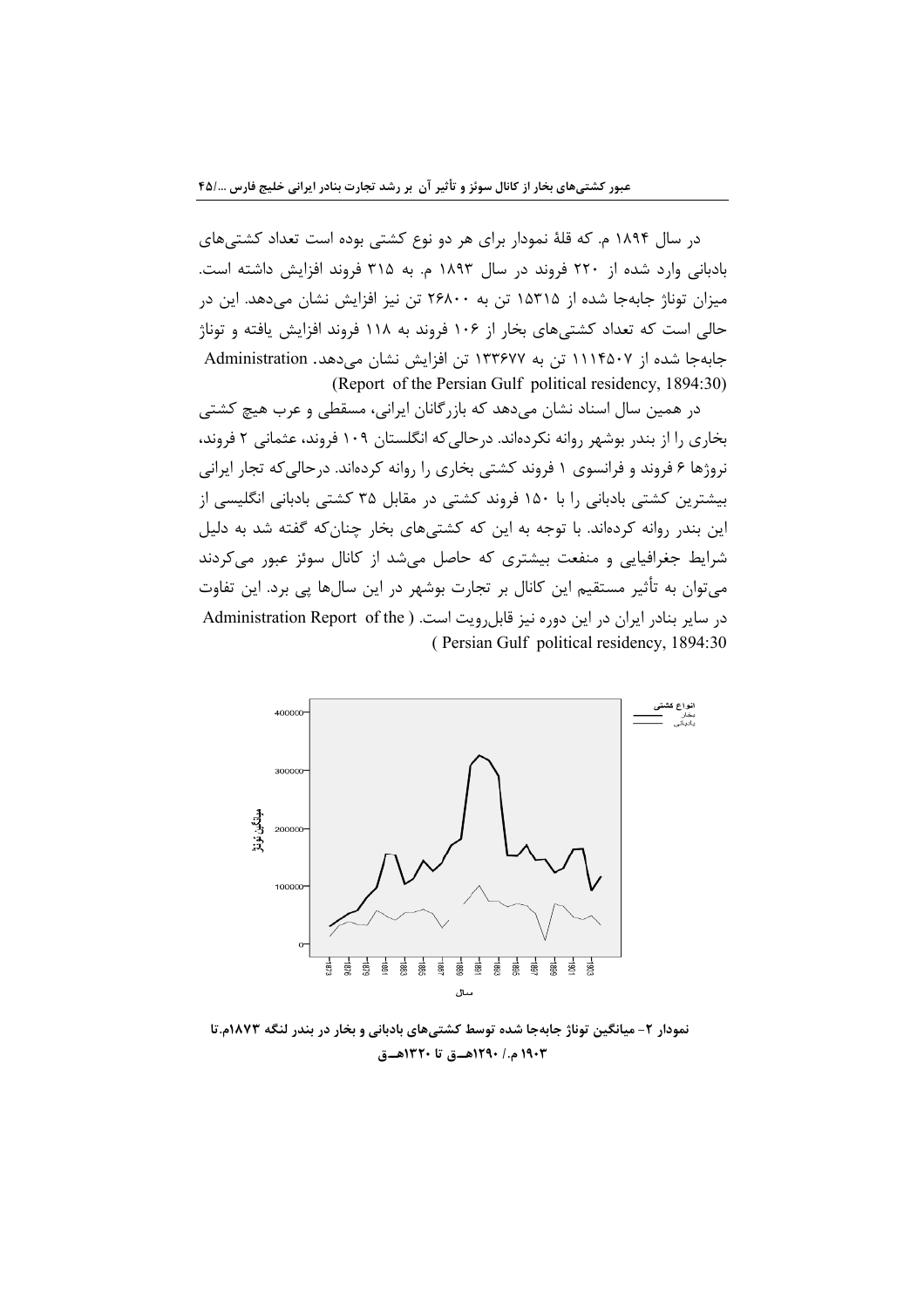نمودار شمارهٔ دو نشان میدهد که رشد تجارت بندر لنگه نیز بیشتر تحتتأثیر کشتیهای بخاری بوده است. نکتهٔ قابلٍ توجه این است که تجارت بندر لنگه بیشتر یک تجارت محلی است. همچنین بسیاری از کالاهایی که باید دوباره صادر می شدند از این بندر خارج می شدهاند. به غم این که تعداد کشتی ها نشان می دهد که بندر لنگه بیشتر با کشتے های محلی که اساساً بادبانی بودهاند در ارتباط بوده است تغییرات عمدهٔ بندر لنگه تحتتأثیر کشتی،های بخاری اروپایی بوده است. همچنین اسناد نشان میدهد که تنها یک شرکت از مجموعه شرکتهایی که کشتیهای بخاری داشتهاند به این بندر رفتوآمد مے کردہاند.

از آنجایی که فقط کشتیهای بخار از کانال سوئز میتوانستند عبور کنند شاید بتوان گفت بندر لنگه خیلی کمتر از بندر بوشهر تحت $\vec{z}$ اثیر تجارت از این کانال بوده است. ممکن است مسائل محلی نیز بر این امر بی تأثیر نبوده باشد. در سال ۱۸۹۷م. که اندکی وضعیت تجارت این بندر بهبود یافته بود گزارش های تجاری متذکر مے شود که: «تجارت محلی بندر لنگه و کشتی رانی در آن سودآور بوده است.» ( Administration (Report of the Persian Gulf political residency 1897:19)

جدول تعداد و توناژ کشتے های بادبانی و کشتے های بخار در بندر لنگه ۱۸۷۴م. تا ۱۹۰۴ م./ ۱۲۹۱هــوّ تا ١٣٢٠هــة

| ِ توناژ کشتیهای بخار | کشتیهای بخار | توناژ کشتی بادبانی | تعداد کشتی بادبانی | سال  |
|----------------------|--------------|--------------------|--------------------|------|
| 11555                | ۱۴۶          | ۵۹۶۱۱              | ۸۶۱                | ۱۸۸۴ |
| ۱۵۲۶۰۰               | ۱۳۹          | 5500               | ۱۲۷۵               | ۱۸۹۴ |
| 1199                 | ۱۰۶          | ۳۱۱۷۹۸             | ۵۰۱                | ۱۹۰۴ |

چنان که جدول نشان میدهد روابط تجاری بندر لنگه با دیگر کشورها بعد از یک دوره اوج گیری، در سالهای نخست قرن بیستم بهشدت کاهش یافته است. اما در سال ۱۸۹۴م. که بیشترین کشتیهای بادبانی به این بندر آمدهاند فقط۲۵۰ فروند اروپایی بودهاند،در حالي كه از ١٣٩ فروند كشتى بخار هيچ كدام محلي نبودهاند. ( Administration , و Report of the Persian Gulf political residency, 1894: 30, 1904:49, مقايسه با بندر بوشهر ۱۰۰ فروند کشتی بخار کمتر به بندر لنگه وارد شده است. در حالی که در مقابل ۱۲۷۵ فروند کشتی بادبانی وارد شده به بندر لنگه تنها ۶۳۰ کشتی بادبانی وارد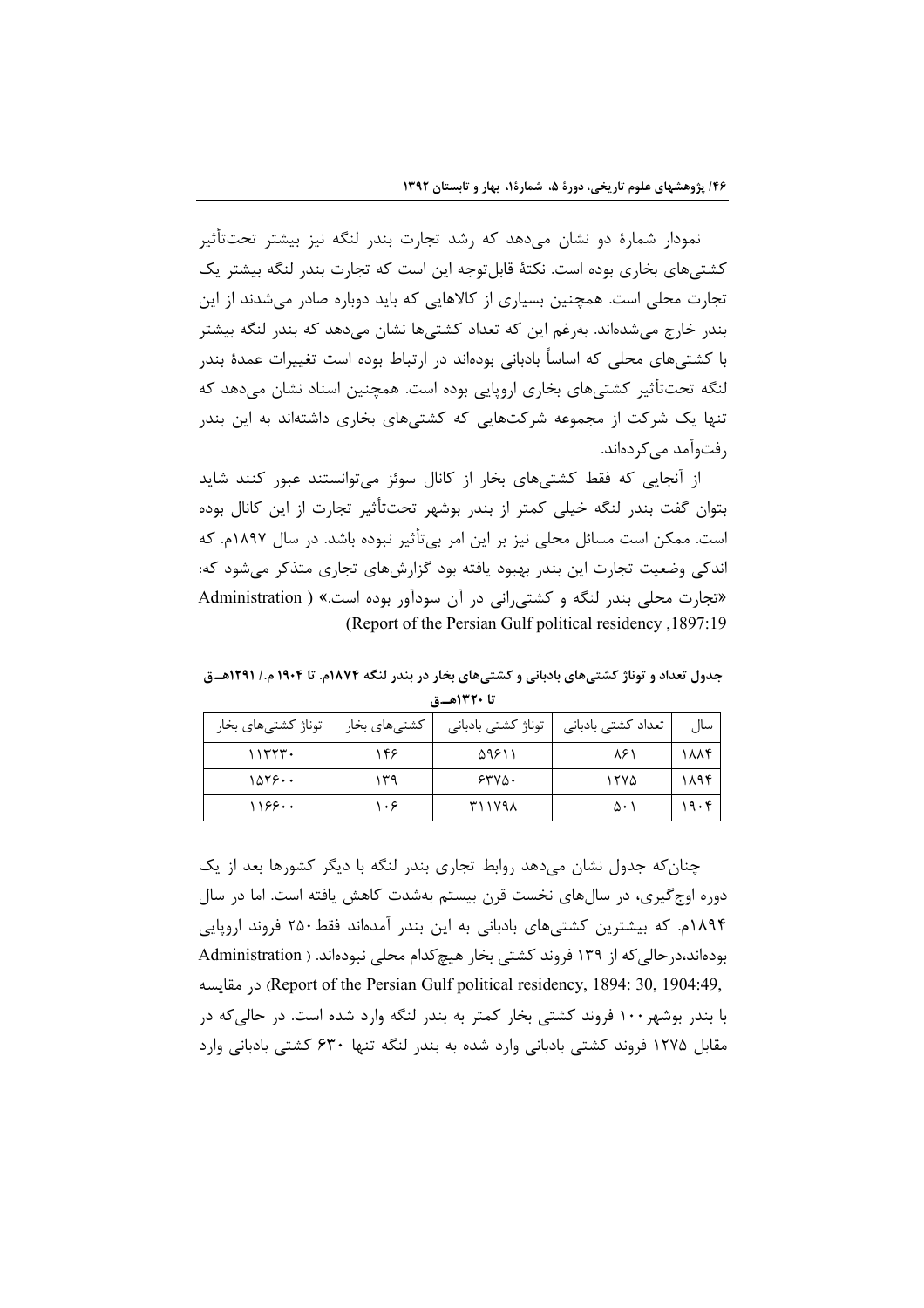Administration Report of the Persian Gulf political ) .بندر بوشهر شده است. ( residency 1894:30) این موضوع تفاوت تجارت این دو بندر و همچنین حجم کالای جابهجا شده را نشان می دهد.

تجارت بندر عباس در دورهٔ مورد بررسی در سال ۱۹۰۰ م ناگهان رشد کرده است که این رشد ارتباط مستقیم با رشد کشتیهای بخاری را نشان میدهد. کشتیهای بخار در این سال از ۱۴۶ فروند به ۲۰۷ فروند افزایش داشتهاند. در حالی که در پایان این دوره که کشتیهای بخار به ۱۲۴ فروند کاهش پیدا کردهاند، نمودار رشد بندر عباس سقوط کر ده است.



نمودار ۳- میانگین توناژ جابهجا شده توسط کشتیهای بادبانی و بخار در بندر عباس ۱۸۷۳م. تا ١٩٠٣م. /١٢٩٠هــق تا ١٣٢٠هــق

نمودار تجارت بندر عباس نشان می دهد که تعداد کشتی های بادبانی که می توان آنها را سمبل تجارت محلی بندر عباس در نظر گرفت، طی این مدت تغییر نکردهاند. این درحالی است که کشتی های بخار در این بندر همواره روندی روبهرشد داشتهاند. بدون شک نمیتوان منکر نقش شرایط داخلی در ورود و خروج کالا از بنادر بود. این درحالي است كه وقتي شرايط داخلي مناسب بوده است به تدريج تعداد كشتيهاي بخار که اکثراً از کانال سوئز رفتوآمد مے کردهاند، در بنادر ایران رشد داشتهاند.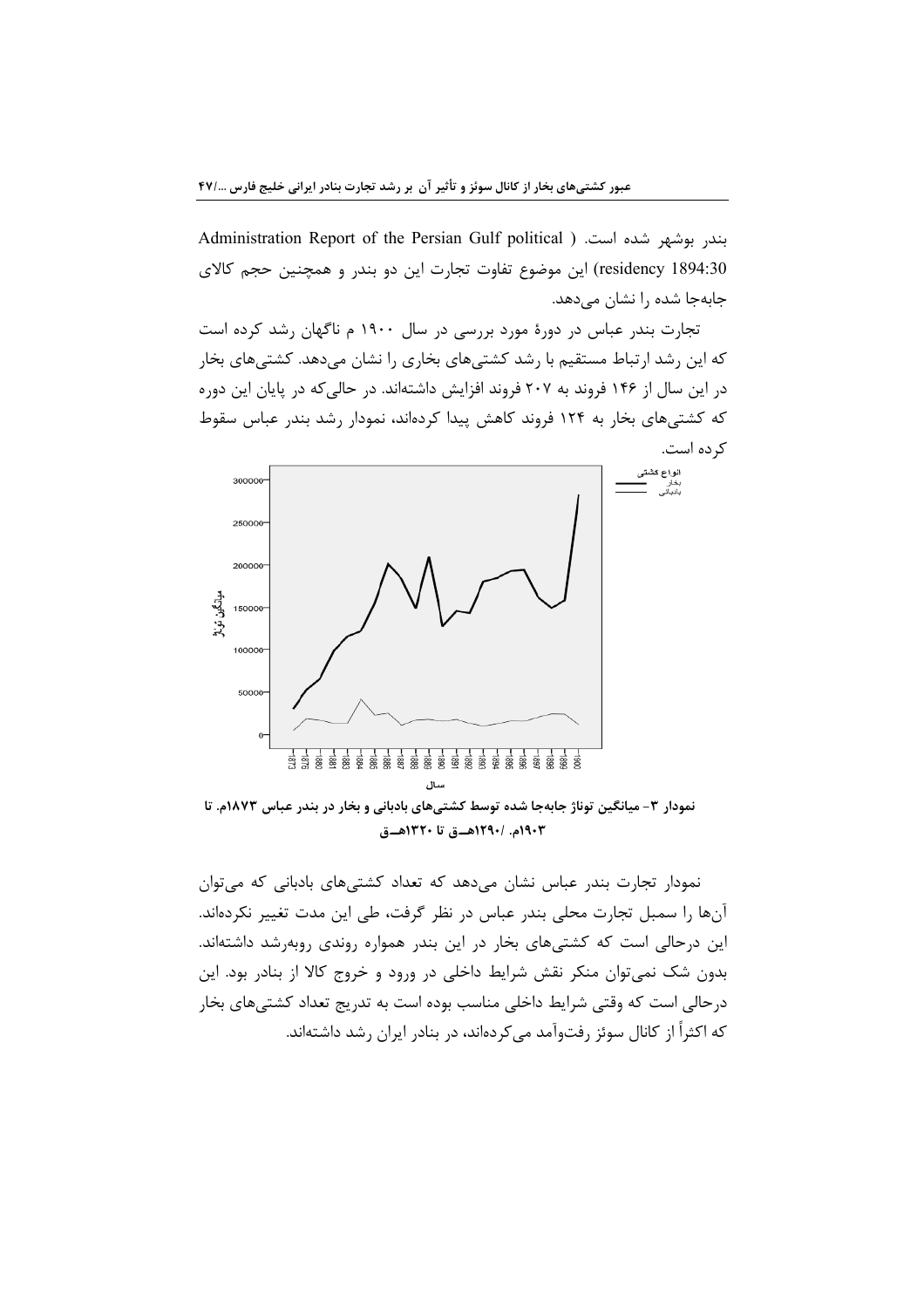مقایسهٔ نمودارهای سه بندر بوشهر، لنگه و بندر عباس نشان میدهد که بندر عباس و بوشهر به لحاظ رفتوآمد كشتىهاى بخار به هم نزديكتر بودهاند.

به تدریج که روابط تجاری گسترش مییافت استفاده از سایر بنادر خلیج فارس نیز در نظر گرفته شد. افتتاح کانال سوئز تأثیر بسیار زیادی بر تجارت عراق عثمانی و بهویژه بصره گذاشته بود. برای استفاده از این شرایط بندر خرمشهر که آن هنگام در اسناد موسوم به محمره بود، برای شرکتهای تجاری اهمیت پیدا کرد. خرمشهر با وسعتی حدود ۴۸/۵ کیلومتر مربع در جنوب باختری خوزستان واقع است. آبوهوای بندر خرمشهر به دلیل نزدیکبودن به شبهجزیرهٔ عربستان و کشور عراق تحت $\vec{z}$ اشیر بادهای خشک و گرم قرار دارد. افتتاح راه آبی کارون توجه به این بندر و بعد از آن بندر اهواز را بسیار زیاد کرد. برای نمونه نگاه کنید به: ( Administration Report of the Persian Gulf (political residency, 1896:22-8)



نمودار (۴)- میانگین توناژ جابهجاشده توسط کشتیهای بخار و بادبانی در بندر خرمشهر ۱۸۹۲م. تا ١٩٠٠م. /١٣٠٧هـق تا ١٣١٧هـق

چنان که نمودار نشان میدهد رشد تجارت در بندر خرمشهر بهطور کامل وابسته به رفتوآمد کشتے های بخاری بوده است و کشتے های بخار بعد از افتتاح کشتے رانی در رود کارون به این مسیر آبی نیز راه یافتهاند. در همین مدت کشتیهای بادبانی بدون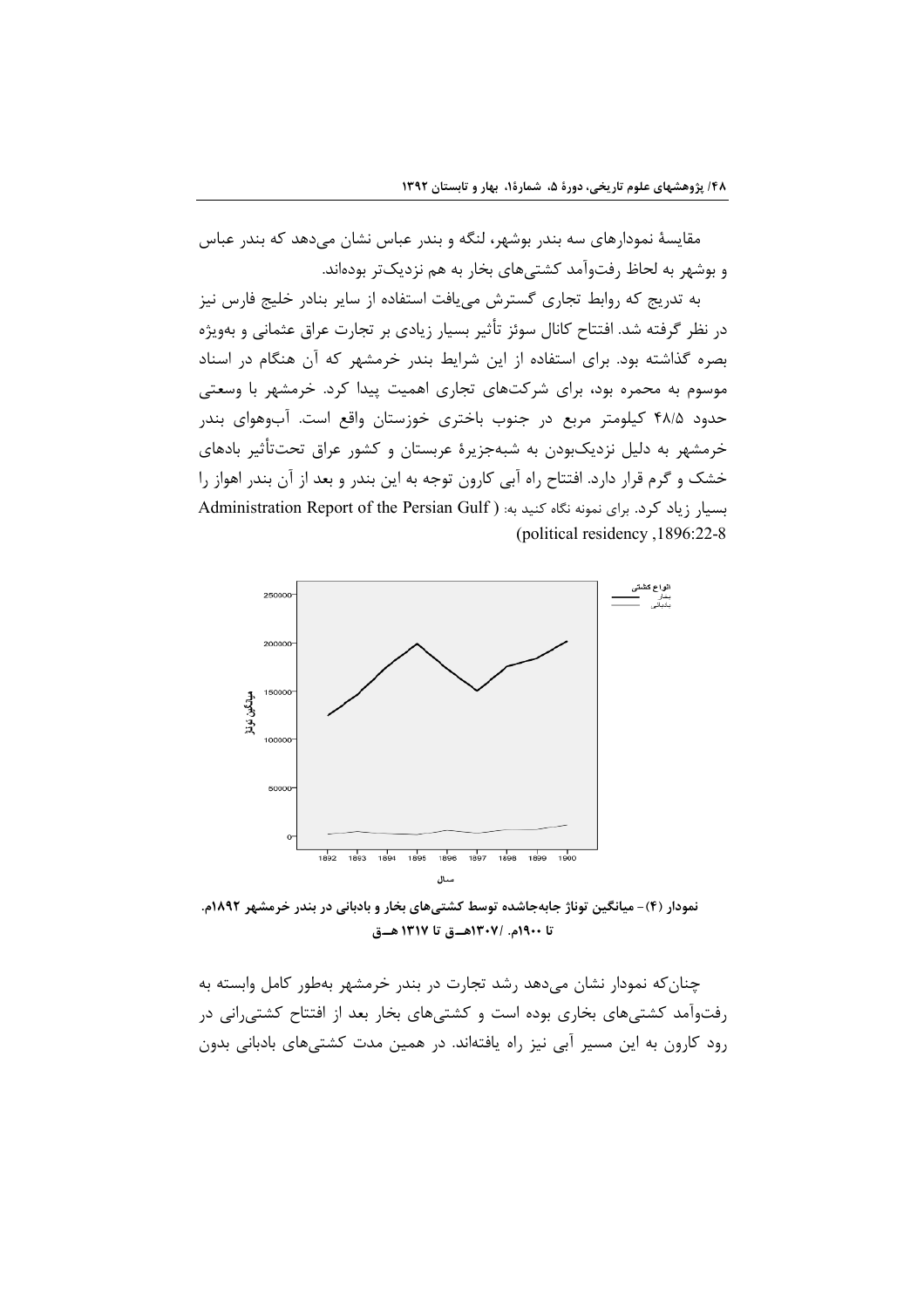عبور کشتیهای بخار از کانال سوئز و تأثیر آن بر رشد تجارت بنادر ایرانی خلیج فارس ۴۹/…

تغییر بودند و این بدان معنی است که تجارت محلی بندر خرمشهر در این مدت هیچ ، شدی نداشته است.

#### نتيجه

اختراع و راهاندازی کشتیهای بخار و پس از آن افتتاح کانال سوئز تأثیر بسیار زیادی بر تجارت جهانی داشت بهخصوص این که این نوع کشتیها وقتی که با افتتاح کانال سوئز مسیرشان کوتاەتر و راهشان به سایر نقاط دنیا نزدیکتر شد تأثیر شدیدی بر تجارت جهانی در مسیر اروپا به مشرق;مین گذاشتند. اولین تأثیر آنها روند روبهکاهشی بود که در دریانوردی انگلستان بهجای گذاشت، اگرچه کشورهای اروپایی این توان را پیدا نکردند که هرکدام بهتنهایی به مقابله با انگلستان بپردازند، ایجاد خطوط نوین راههای دریایی حتی با یک کشتی در سال بر روی تجارت انگلستان تأثیر فراوانی داشت. از سوی دیگر این تغییر بنادر کشورهای شرقی بود که تحتتأثیر این کشتیها نهتنها رشد کردند که در برخی موارد نوع تجارتشان نیز تغییر کرد.

در این دوره بهطور میانگین بیشترین کشتیهای بخار به بندر بوشهر رفتوآمد داشتهاند و این بدان معناست که بندر بوشهر بیشتر از سایر نقاط تحتiأثیر تجارت جهانی بوده است. بررسے ها نشان مے دهد تأثیری که کانال سوئز بەطور غیرمستقیم بر رشد تجارت بنادر ايراني خليج فارس از طريق افزايش رفتواًمد كشتىهاى بخار داشته است بعد از سال۱۸۸۰م. بوده است. در هر چهار بندر اصلی ایرانی (بوشهر، لنگه، خرمشهر، بندر عباس) تفاوت توناژ میان کشتیهای بادبانی و بخار بسیار زیاد دیده میشود. مقایسهٔ تعداد کشتیها با توناژها نشان میدهد که کم یا زیادشدن کشتیهای بادبانی تأثیر چندانی بر روند رشد یا کاهش تجارت این بنادر نداشته است در صورتی که رشد تجارت وابستگی مستقیم به کشتیهای بخار و عبور آنها از کانال سوئز داشته است.

## یے نوشت

مقدمه در معرفی اسناد و روش استخراج آمارها

نمایندگی انگلستان در بوشهر هرساله گزارشهای سیاسی، اجتماعی و اقتصادی جالب توجهی را به مرکز خود در لندن یا هندوستان ارسال می کرد. یکی از این مجموعهها را آرکایو ادیشن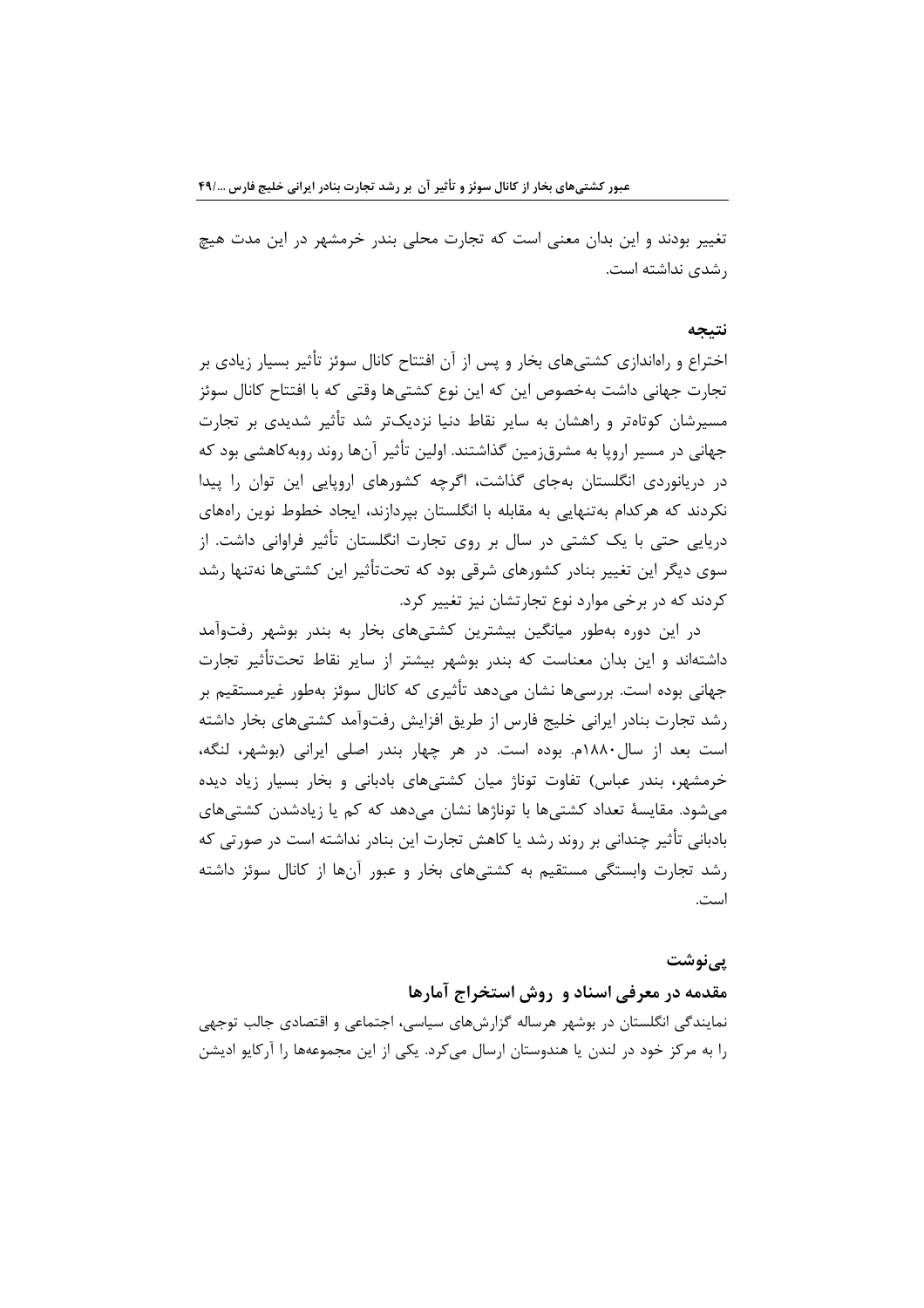(Archive Edition) در سال ۱۹۸۶ م. به چاپ رسانید که حاوی جداول نامنظمی از کشتی ها و کالاهایی است که با بنادر خلیج فارس در رفتوآمد بودهاند. از آنجایی که آمارها در دورههای مختلف تغییرات اساسی داشتهاند و این خود استخراج مطالب از آنها را دشوار میکند، در مورد کشتیهای بخار و کشتیهای بادبانی در یک دوره از ۱۸۷۳م. تا ۱۸۸۷م. آنها را در اسناد با مشخص کردن کشتیهای محلی و اروپایی گزارش کردهاند. اما از این سال بهبعد آمارها بهصورت گزارش دادههای صادرات و واردات بوده است، در دل این تقسیمبندی، نوع کشتیها نیز لحاظ شدەاند.

آما, نهایے, نمودا,های این بررسے, از دو دسته عدد تهیه شدهاند؛ توناژ کالاهای واردشده و خارجشده توسط کشتیهای بادبانی باهم جمع و توناژ کالاهای وارداتی و صادراتی توسط کشتی های بخار نیز باهم جمع و سیس باهم مقایسه شدهاند. در مقایسهٔ دیگری میزان توناژ کشتیها به نسبت تعداد آنها نیز سنجیده و برای اینکه این مقایسه بهتر بتواند تغییرات را نشان دهد، فواصل سهسالهٔ زمانی در نظر گرفته شده است. اما در مورد بندر خرمشهر به دلیل كمبود دادههای كمی، این فاصلهٔ سهساله لحاظ نشده است. این اسناد بر اساس روشهای آماری تجزیهوتحلیل شده و در نهایت نیز نمودارهایی از محاسبه میانگین آنها ترسیم میشود. روش به كار گرفته شده براى تحليل، ابتدا آزمون كولمگروف - اسميرنوف (-Kolmogorov Smirnov Test) است که فرض نرمال بودن دادهها را بررسی میکند. اما در صورت نرمال نبودن دادهها در مرحله دوم از آزمونهای ناپارامتری من ویتنی (Mann-Whitney Test) و كروسكال واليس (Kruskal-Wallis Test) ميانگين دادهها مورد سنجش قرار خواهد گرفت.

آزمون كولمگروف اسميرنوف یکی از مهمترین آزمونهای آماری است که می توان با استفاده از آن پیروی کردن دادهها از یک توزیع خاص مانند نرمال، نمایی … را بررسی میکند.

آزمون من ويتني

از این آزمون آماری برای بررسی فرضیهٔ برابری میانگینهای دو جامعهٔ آماری در دو گروه که از توزیع نرمال بودن تبعیت نمی کنند، استفاده می شود.

آزمون کروسکال والیس این آزمون آماری برای بررسی فرضیهٔ برابری میانگینهای دو جامعهٔ آماری در چند گروه که از توزيع نرمال بودن تبعيت نمي كنند، استفاده مي شود (نوروسيس، مارياجي،١٣٨٧).